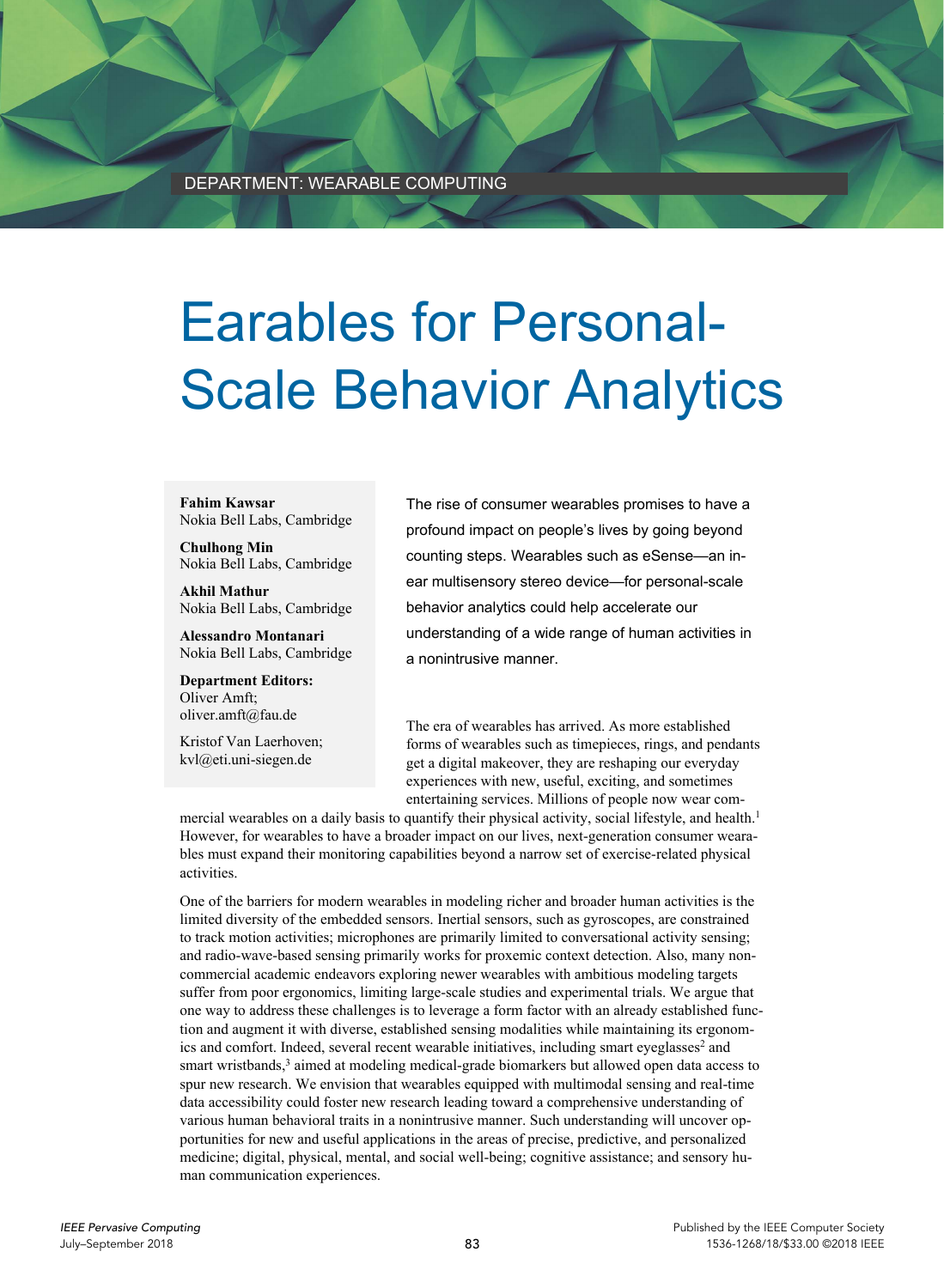To this end, we present eSense, an in-ear multi-sensory high definition wireless stereo device in an aesthetically pleasing and ergonomically comfortable form factor. eSense offers a set of APIs to allow developers to record real-time data streams of different sensors and to reconfigure different system parameters suitable for behavioral inferences. We briefly discuss the system's design and development and its potential in a wide range of research studies and applications in personal-scale behavior analytics.

# DESIGN DYNAMICS

Wearables with many embedded sensors are now mainstream. Many of these wearables manifest in traditional forms—for example, a wristband, smartwatch, or pendant. As such, a new wearable form demands careful design assessment from multiple perspectives including ergonomics, aesthetics, functionality, and interaction usability. We have chosen the wireless earbud for efficient, robust, and multimodal sensing of behavioral attributes for the following benefits:

- *Established functionality*. Earbuds are already integrated into people's lives, and provide access to high-definition music during work, commuting, and exercise. Earbuds also allow people to make hands-free calls. eSense, first and foremost, is a comfortable earpiece capable of producing a high-definition wireless audio experience in a compelling form, but it has added sensing functionalities. Consequently, eSense seamlessly augments established earpieces without demanding changes to users' current behaviors.
- *Unique placement.* The ear is a relatively stationary part of the body, so placement of a sensing unit in the ear offers two concrete benefits. First, due to the stationary nature, sensory signals (accelerometer, gyroscope, audio, and so on) are less susceptible to motion artifacts and external noises. So, sensor data carries accurate and precise information concerning recognition of physical and conversational activities in comparison to other wearable devices such as those worn on the wrist. Such signal clarity has a profound impact on the robustness of sensory models. Second, placement in the ear enables earables to monitor head and mouth movements, in addition to whole-body movements, in a noninvasive way. This unique capability creates opportunities for many novel applications in the areas of personal health, dietary monitoring, and attention management.
- *Privacy-preserving interaction.* Earbuds are intimate and discreet, enabling users to have immediate and hands-free access to information in a privacy-preserving and socially acceptable way. Other wearable form factors typically demand explicit actions and attention from users, but earbuds can deliver auditory information even when a user is mindfully engaged in a physical or social activity.

Wireless earbuds provide users with freedom of movement and hands-free interaction, minimizing situational disability and fragmentation of attention. In addition, earables can be worn for many hours without any impact on primary motor or cognitive activities. These advantages collectively shaped our design decision to select the earbud as an ideal wearable platform for personal-scale behavior analytics.

#### **ESENSE**

eSense is designed to be able to track a set of head- and mouth-related behavioral activities including speaking, eating, drinking, shaking, and nodding, as well as a set of whole-body movements. Automatically tracking these activities has profound value to various applications in the areas of quantified lifestyle, computational social science, healthcare, and well-being. While these application areas benefit from a diverse range of sensory signals including audio, motion, orientation, photoplethysmogram (PPG), temperature, and galvanic skin response, we designed eSense with three sensory channels—audio, motion, and Bluetooth Low Energy (BLE) radio. Three aspects influenced this design decision: the physical dimension of the eSense printed circuit board to maintain the aesthetics and comfort, the minimization of signal interference from adjacent sensors, and the maximization of battery life to offer the primary functional service: high-definition music playback.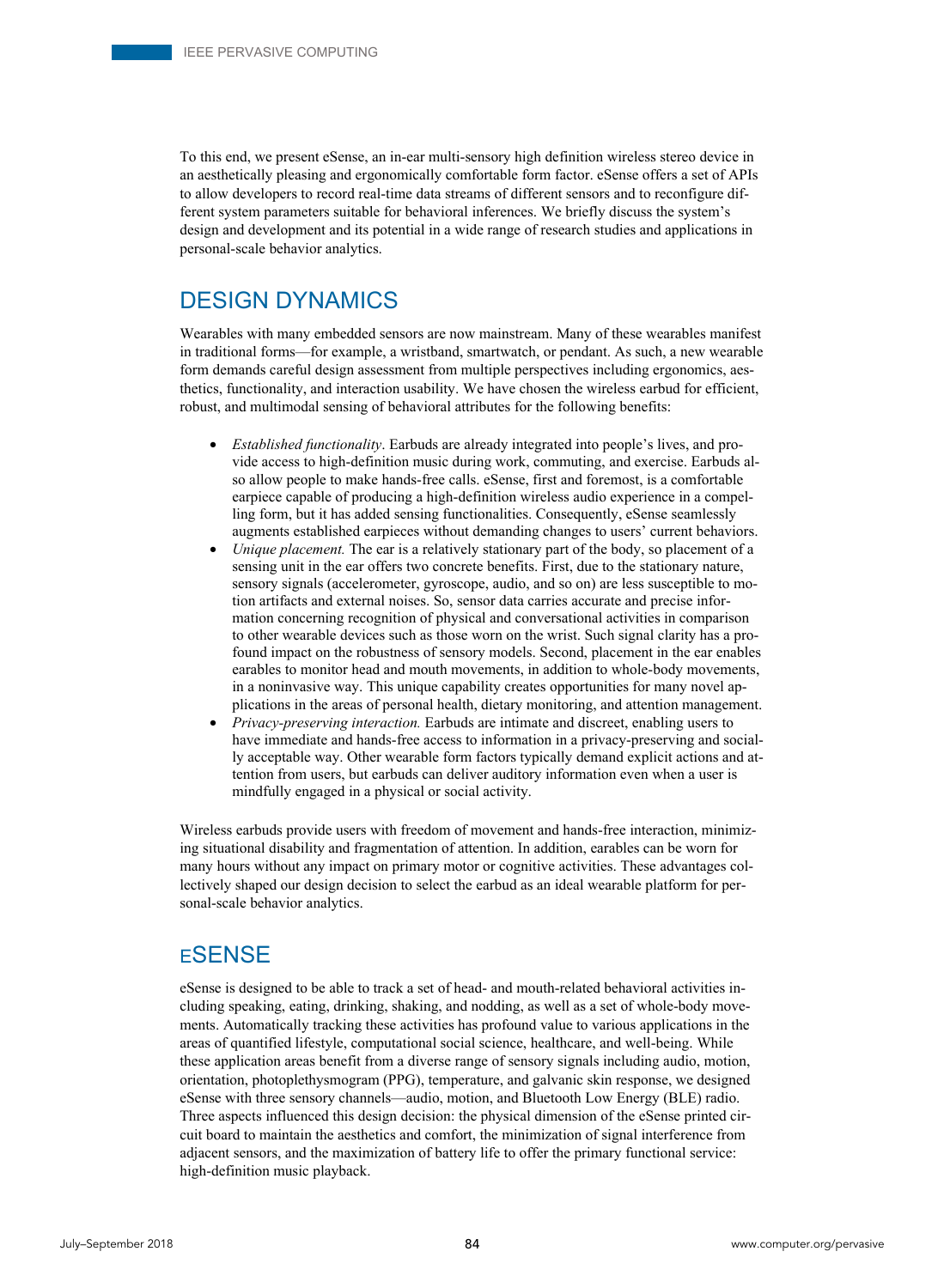

Figure 1. eSense system. (a) Audio, motion, and Bluetooth Low Energy radio sensing are powered by a CSR processor and a 40-mAH battery. (b) Schematic design. (c) Front and back of the printed circuit board.

#### **Hardware**

Two main concerns drove the hardware design of eSense (see Figure 1): physical size and functional requirements. Physically, we wanted eSense to equal the size of a standard wireless earbud (including battery, electronics, and all outside connections) to ensure that it could be worn naturally with comfort. Functionally, we wanted eSense to permit reprogramming the sensors and recharging of the battery by users. Taking both of these concerns into account, we used a custom-designed  $15 \times 15 \times 3$  mm PCB. eSense is composed of a Qualcomm CSR8670, a programmable Bluetooth dual-mode flash audio system-on-chip (SoC) with one microphone; a TDK MPU6050 six-axis inertial measurement unit (IMU) including a three-axis accelerometer, a three-axis gyroscope, a digital motion processor, and a two-state button; a circular LED; associated power regulation; and battery-charging circuitry. There is no internal storage or real-time clock. We opted for an ultra-thin 40-mAh LiPo battery to provide the system with power. This battery offers a reasonable energy profile: 3.0 h of inertial sensing at 50 Hz and 1.2 h for simultaneous audio sensing at 16 kHz and inertial sensing at 50 Hz. The carrier casing is equipped with an external battery enabling recharging of eSense earbuds on the go. Each earbud weights 20 g and is  $18 \times 20 \times 20$  mm.

#### **Firmware**

We developed an energy-aware firmware that implements the classic Bluetooth stack including the Advanced Audio Distribution Profile (A2DP) for high-definition audio streaming, and mono channel recording. The firmware also implements the full BLE radio stack for delivering the accelerometer and gyroscope data and configuring different parameters. A set of BLE characteristics expose these functionalities for setting the sampling rate and duty cycle of the microphone and IMU, setting the advertisement packet interval and connection interval of BLE, and receiving the sensor data. Also, we have designed standard BLE characteristics for receiving the battery voltage and advertisement packets. In our design, continuous bi-directional audio streaming uses classical Bluetooth, and motion data streaming uses BLE. To accommodate simultaneous audio and motion data transfer, eSense implements a multiplexing protocol transparently without requiring any modification to the host device stack. Finally, to enable continuous proximity sensing, eSense broadcasts advertisement packets continuously, and the advertisement interval can be configured programmatically to maintain a right balance between battery life and application requirements.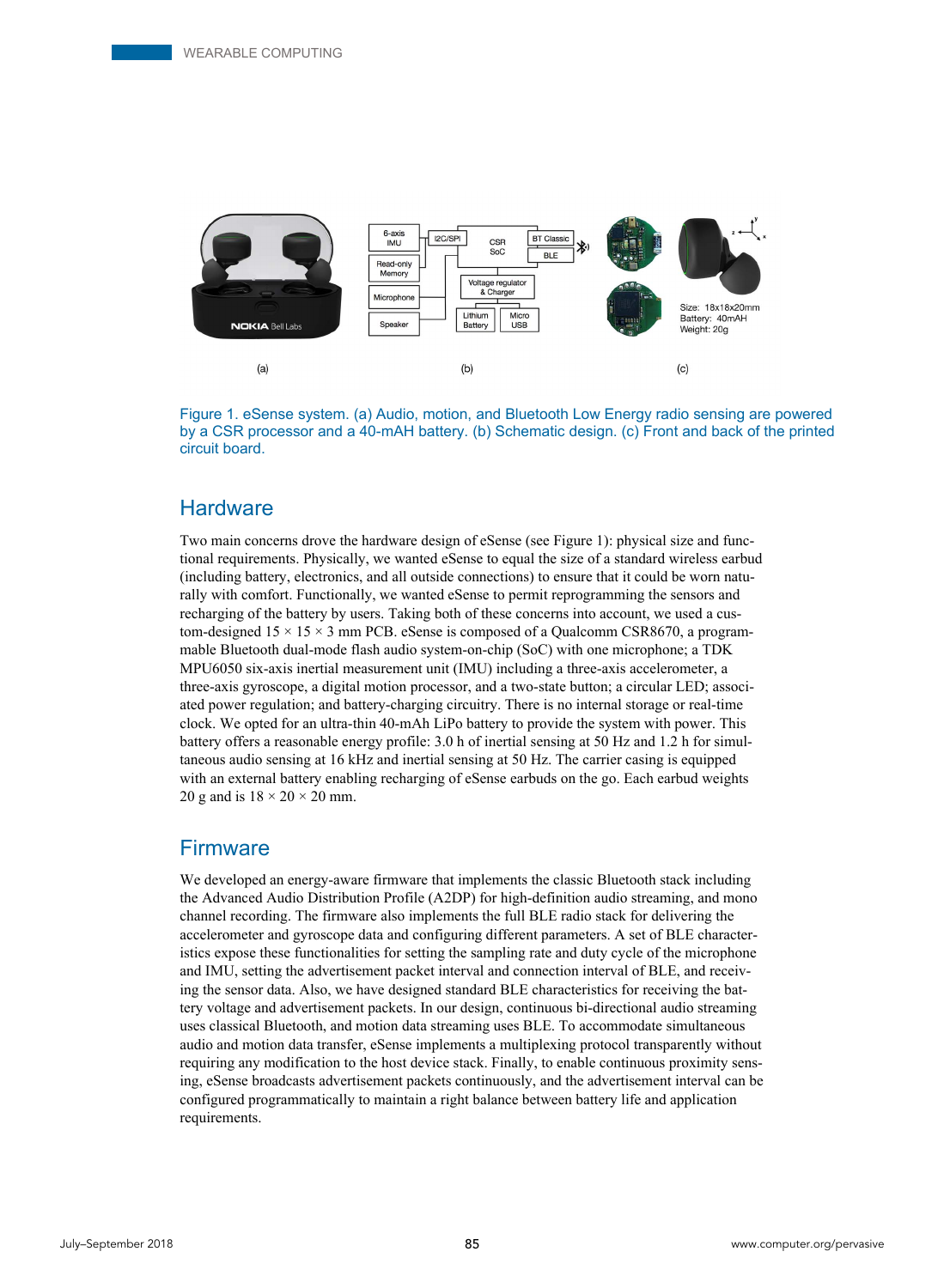#### **Middleware**

To support application development with eSense, we have created a thin middleware for the iOS and Android operating systems, and Node.js middleware for desktop platforms. This middleware lets developers connect to and configure eSense and ingest sensory data in real time. It also offers a set of predefined audio- and movement-based context primitives that developers can readily use in their applications in an event-driven manner.

# SIGNAL CHARACTERISTICS

We have experimentally explored the differential characteristics of the BLE, audio, and inertial signals captured by eSense. Comparing eSense to two other forms, a smartphone and a smartwatch, we looked at several key factors that impact behavior analytics pipelines including sampling variability, the signal-to-noise ratio (SNR), placement invariance, and sensitivity to motion artifacts. The experimental results suggest that eSense is robust in modeling these signals and in most conditions demonstrates comparable and often superior performance in signal stability and noise sensitivity.

Figure 2 shows the SNR of motion and audio signals received under identical physical activity conditions—sitting, standing, and walking—for eSense, a LG Urbane 2 smartwatch, and a Google Nexus 6 smartphone in the pocket. For inertial sensors, we derived the SNR by computing the power ratio of the signal and noise in decibel (dB) scale. The noise profile—electrical noise and sensor biases—was obtained from the stationary states of the devices. We computed the SNR for audio signals by the power ratio of the signal and noise in the context of speech during different physical activities. We obtained the noise profile in the absence of speech signals during these activities and before calculating the SNR in dB scale; this noise was removed from the recorded signal through spectral subtraction. For inertial sensing, we observe that the earbud and smartwatch carry more information than a smartphone about the target physical activities. With respect to audio sensing, the earbud provides the highest SNR in all physical activity conditions owing to the device's unique placement, which is less affected by the acoustic profile of human activities.





# APPLICATION LANDSCAPE

The most plausible consumer-focused applications for multisensory wearables such as eSense are smart music players that can react to social and emotional contexts, fitness trackers, and affective communication tools. Building upon many academic research efforts, several commercial-grade earbuds today such as Bragi's The Dash, Bose SoundSport, Jabra Elite Sport, and Sony Xperia offer a superior noise-cancelling music experience augmented with fitness coach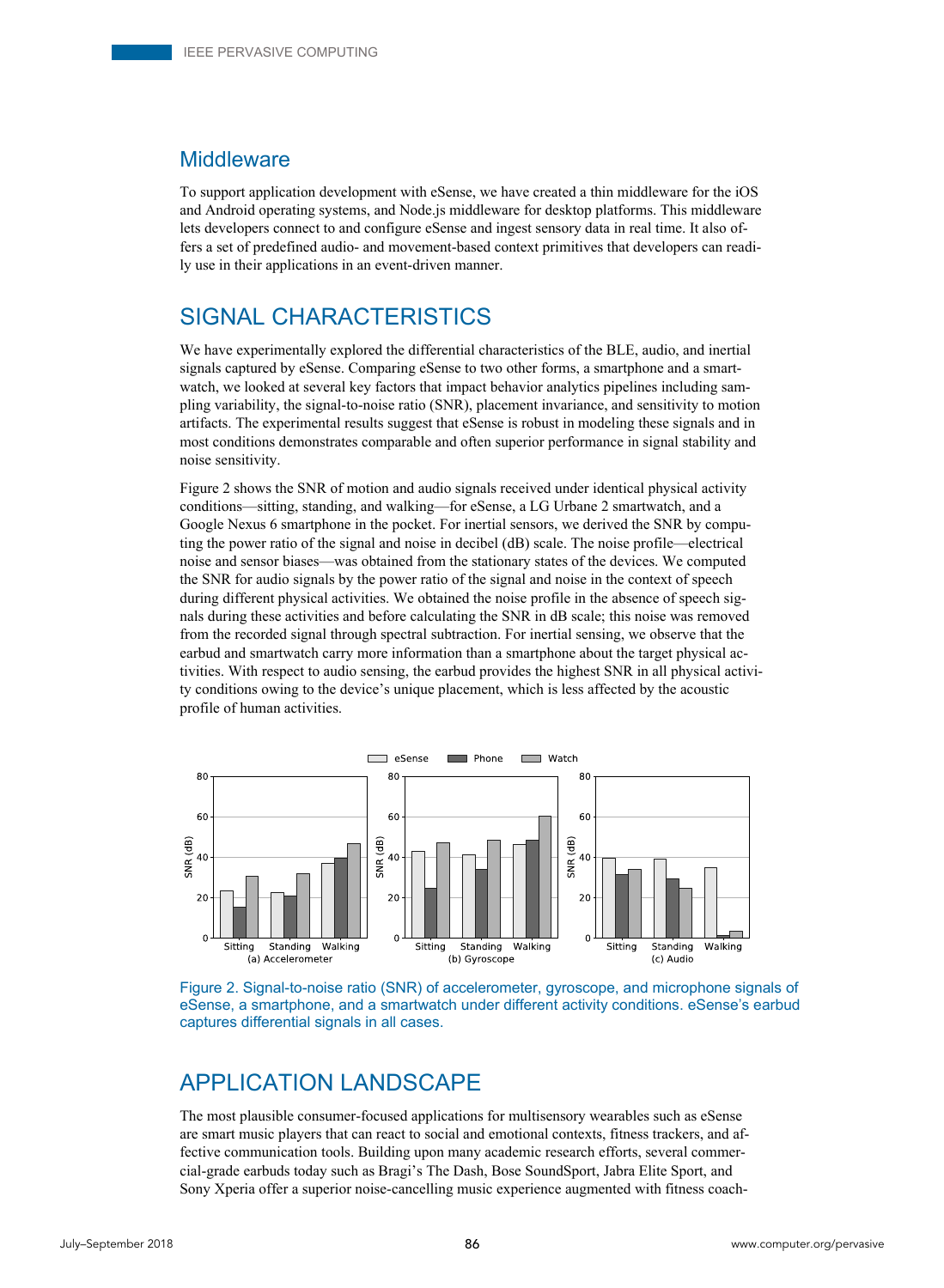ing. Two other active application areas that are gaining momentum are in-ear personal assistants and real-time language translators. A number of crowdfunded projects are currently exploring these services with wearables.

There are, however, many other application areas in which we envision earables providing significant benefits. In fact, over the past two decades, seminal research in the ubiquitous computing and wearable computing domains has sought to achieve useful, engaging, and sometimes ambitious behavioral analytics with ear-worn sensing devices including continuous monitoring of cardiovascular function, heart rate and stress,  $4.5$  measurement of oxygen consumption and blood flow,<sup>6</sup> tracking eating episodes,<sup>7</sup> dietary and swallowing activities,<sup>8,9</sup> and several other biomarkers. Here we briefly look at potential applications for eSense and similar earables in these areas.

#### Health and Well-being

eSense can be effectively used to monitor head- and mouth-related behavioral activities including speaking, eating, drinking, shaking, and nodding, as well as a set of whole-body movements. It can also be extended to detect more minute head and neck movements to augment various clinical medicine applications related to neck and head injury. Moreover, with eSense conversational activity monitoring capabilities, social interactions can be quantified that to further help treat different mental health conditions and provide well-being feedback. Figure 3 shows a workplace well-being application that models eSense sensory streams for a variety of physical, digital, and social well-being metrics<sup>10</sup> and provides personalized and actionable feedback in conversational and visual representations.





## Cognitive Assistant

In recent years, we have seen the emergence of conversational agents such as Siri, Cortana, and Google Assistant into mainstream use by millions of users on a daily basis. However, these agents are not yet capable of understanding users' physical, social, and environmental contexts. We envision that a platform such as eSense will pave the path for these agents to be hyperaware of their users' context, and thereby be able to offer personalized services more persuasively and integrate with our inner cognition loop seamlessly. Also, subtle gestures such as nodding or shaking can act as semi-implicit interaction techniques with these agents. Such cognitive agents will be extremely beneficial for the mobile workforce (for example, field service professionals and retail workers) as well as structured-workplace workers (for example, office workers and call center workers) by providing them with situational guidance and activity-aware recommendations, enabling them to adhere workplace safety and regulations precisely.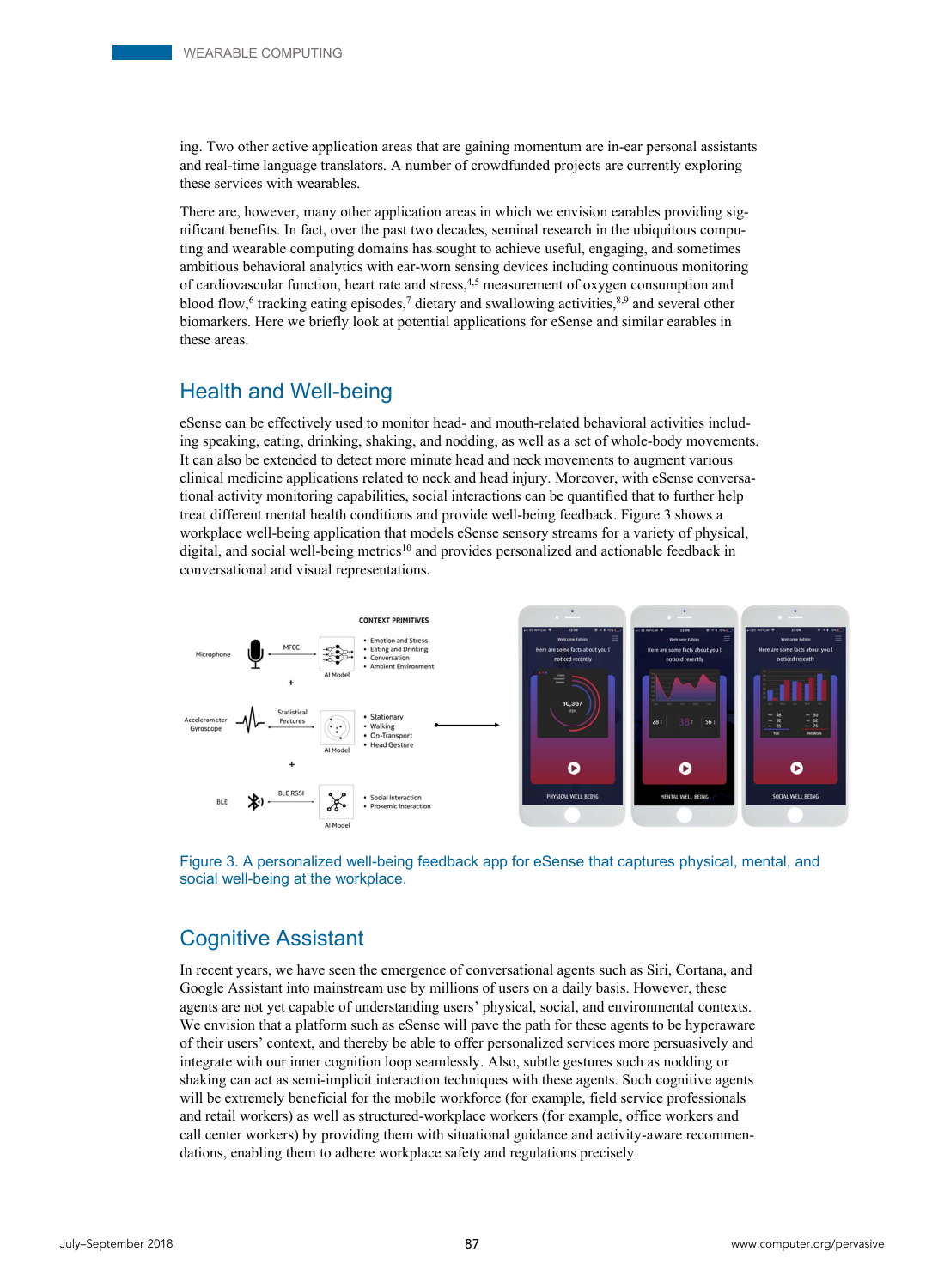### Driving Behavior Monitoring

One specialized behavior analytics application that eSense can be used for is to track drivers' head movements to ensure that drivers are awake, alert, and looking in the right direction. The hands-free and immediate interaction affordance of eSense can also be leveraged as a contextual communication interface to provide drivers with relevant information about their routes, and to prevent them from reading texts while driving.

#### Contextual Notification Management

Timely delivery of notifications on mobile devices has been an active area of study in the past few years. Researchers have primarily focused on understanding the receptivity of mobile notifications and predicting opportune moments to deliver notifications to optimize metrics such as response time, engagement, and emotion. eSense's ability to understand situational context could be incorporated into designing effective notification delivery mechanisms in the future.

## **Lifelogging**

eSense could also enable lifelogging using nonvision modalities. While today's lifelogging applications are primarily vision based, audio, motion, and proximity sensing can collectively identify and capture users' memorable and vital everyday events and can help them intuitively recall their past experiences.

## Computational Social Science Research

There is a rich body of literature on tracking face-to-face interactions and the impact of the space on enabling them. These works often apply to controlled environments and settings such as offices. eSense could be used as a platform to conducting such studies at scale, thereby opening up opportunities for new insights in computational social science.

# **CONCLUSION**

Wearable devices such as eSense hold enormous potential in accelerating our understanding of a wide range of human activities in a nonintrusive manner. As such, we plan to share this platform with ubiquitous computing researchers and create an open data repository for eSense-driven research and research on other wearables. Academic researchers are encouraged to visit http://www.esense.io and register their interest in participating in an early access pilot project in the fourth quarter of 2018 using donated eSense units, associated software libraries, and a datasharing platform. We will also showcase eSense at the 2018 UbiComp and ISWC conferences. We expect that these efforts will collectively help our community to achieve the next breakthroughs in wearable sensing systems, especially in understanding the dynamics of human behavior in the real world.

#### REFERENCES

- 1. O. Amft and K. Van Laerhoven, "What Will We Wear after Smartphones?," *IEEE Pervasive Computing*, vol. 16, no. 4, 2017, pp. 80–85.
- 2. F. Wahl et al., "Personalizing 3D-Printed Smart Eyeglasses to Augment Daily Life," *Computer*, vol. 50, no. 2, 2017, pp. 26–35.

eSense could pave the path for conversational agents to be hyperaware of their users' context, and thereby be able to offer personalized services more persuasively and integrate with our inner cognition loop seamlessly.